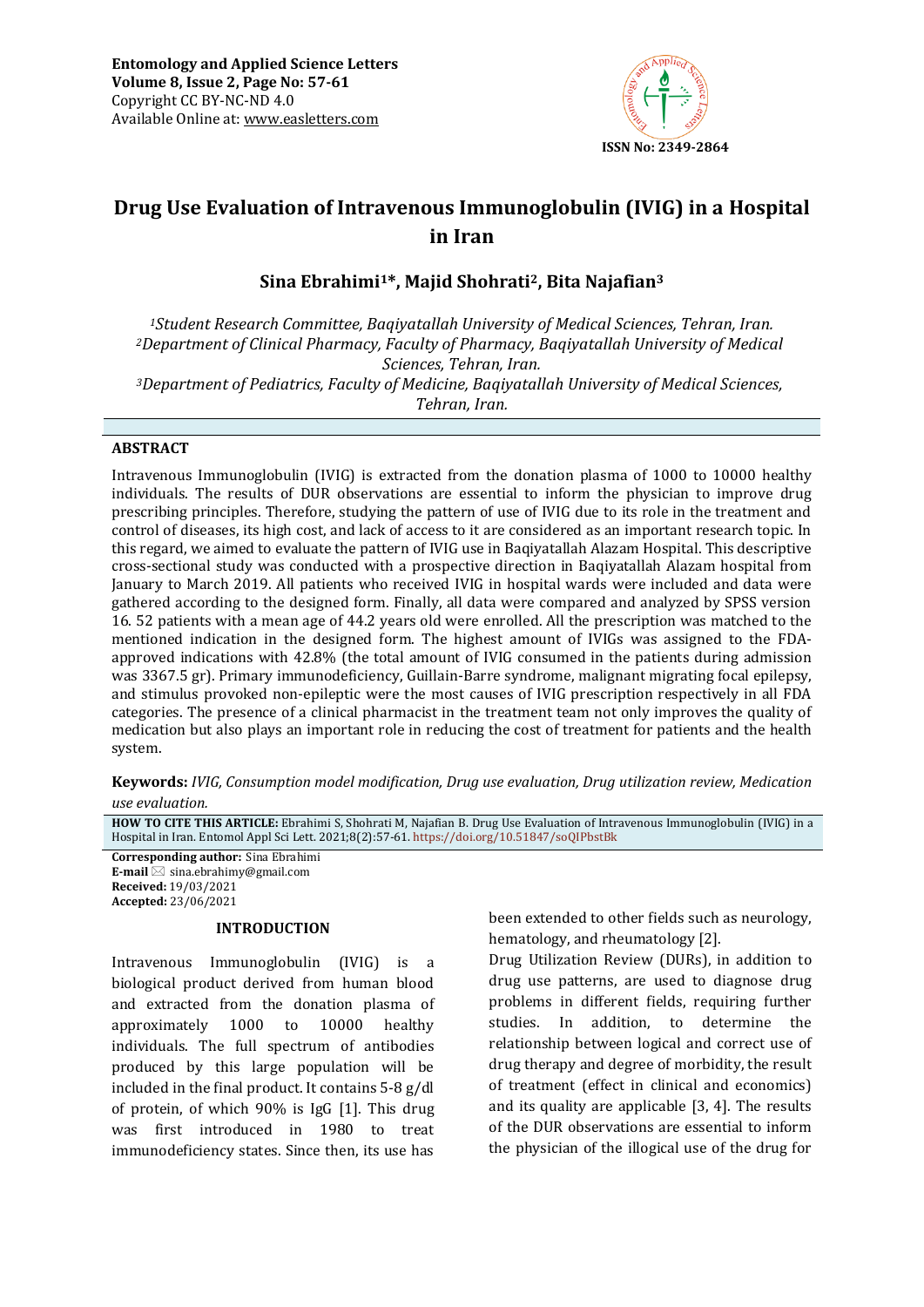advice and recommendations to improve drug prescribing principles [5, 6].

Due to its high-quality production problems and increasing indications, it has led to problems such as the global shortage of this product and increased costs [2, 7]. Therefore, studying the pattern of use of IVIG due to its prominent role in the treatment and control of many diseases, its high cost, and lack of access to it are considered important research topics [8]. In this regard, we aimed to evaluate the pattern of IVIG use in Baqiyatallah Alazam Hospital.

#### **MATERIALS AND METHODS**

This descriptive cross-sectional study was conducted with a prospective direction in Baqiyatallah Alazam hospital from January to March 2019. All patients who received intravenous immunoglobulin in all hospital wards were included in the study. The patient's demographic information (age, sex), prescribing physician, diagnosis, and other forms of information collected from the case patients were collected and recorded. All patients receiving IVIG for any reason were included in the study. To evaluate the concordance of IVIG indications with the standard and rational prescribing guidelines, we sub-categorized the identified indications of IVIG into three main categories:

(a) FDA labeled indications, (b) off-labeled with support (strong evidence suggests its efficacy), and (c) off‑labeled with no support (there is not any, or sufficient evidence to justify its usage). In our study, IVIG indications in categories, A and B were flagged as appropriate, whereas category C indications were considered inappropriate.

## *Data analysis*

Statistical analysis was carried out using Microsoft excel 2017 for windows release and SPSS 16.

#### **RESULTS AND DISCUSSION**

Among patients admitted in different parts of Baqiyatallah Alazam hospital, 52 patients were included in the study to examine the pattern of IVIG drug use, of which 63.4% were male (N=33) and 36.6% were female (N=19). The mean age of the patients was almost 44.2 years

old. As **Table 2** shows, IVIG was prescribed for 13 different diagnoses.

Indicators of IVIG drug use based on the international standard guidelines in this study were categorized in three general categories: FDA approved, Off-labeled with support, and Off-labeled without support, so that the highest amount of IVIGs was assigned to the FDA approved indications with 42.8%. IVIG consumptions for the Off-labeled with support and Off-labeled without support indications were 24.8% and 32.4%, respectively.

In the FDA-approved indications, the primary immunodeficiency disorders (PID) (70.9%), idiopathic thrombocytopenic purpura (ITP) (19%), Kawasaki disease (KD) (8.8%), and passive immunity (1.3%), the causes of prescriptions were included. Guillain-Barre syndrome (GBS) (44.85%), rejection of cardiac and renal transplantation by antibody (31%), myasthenia gravis (13.8%), recurrent dermatomyositis/polymyositis, autoimmune hemolytic anemia (AIHA), and neonatal hemochromatosis (each with 3.45%) were the causes of IVIG administration in the Off-labeled with support category. Two types of intractable childhood epilepsy (malignant migrating focal epilepsy and stimulus provoked non-epileptic) (66.7%), treatment infertility in women (22.2%) and icterus treated with exchange transfusion (11.1%), as the reasons prescribing this drug were concerned with Off-labeled without support category.

The total amount of IVIG consumed in the patients during admission was 3367.5 gr, of which 1441 gr was for FDA approved indications, 835 gr was for off-labeled with support indications, and ultimately, for offlabeled without support indications, it was consumed at 1091 gr.

Most of the prescriptions were for the neurology section and 2091 gr of 3367.5 (62.1%) of drugs were consumed in this segment. Afterward, the internal and pediatrics ward took more drugs. Utilization of IVIG by indication and evidence category in this study is based on **Table 1**: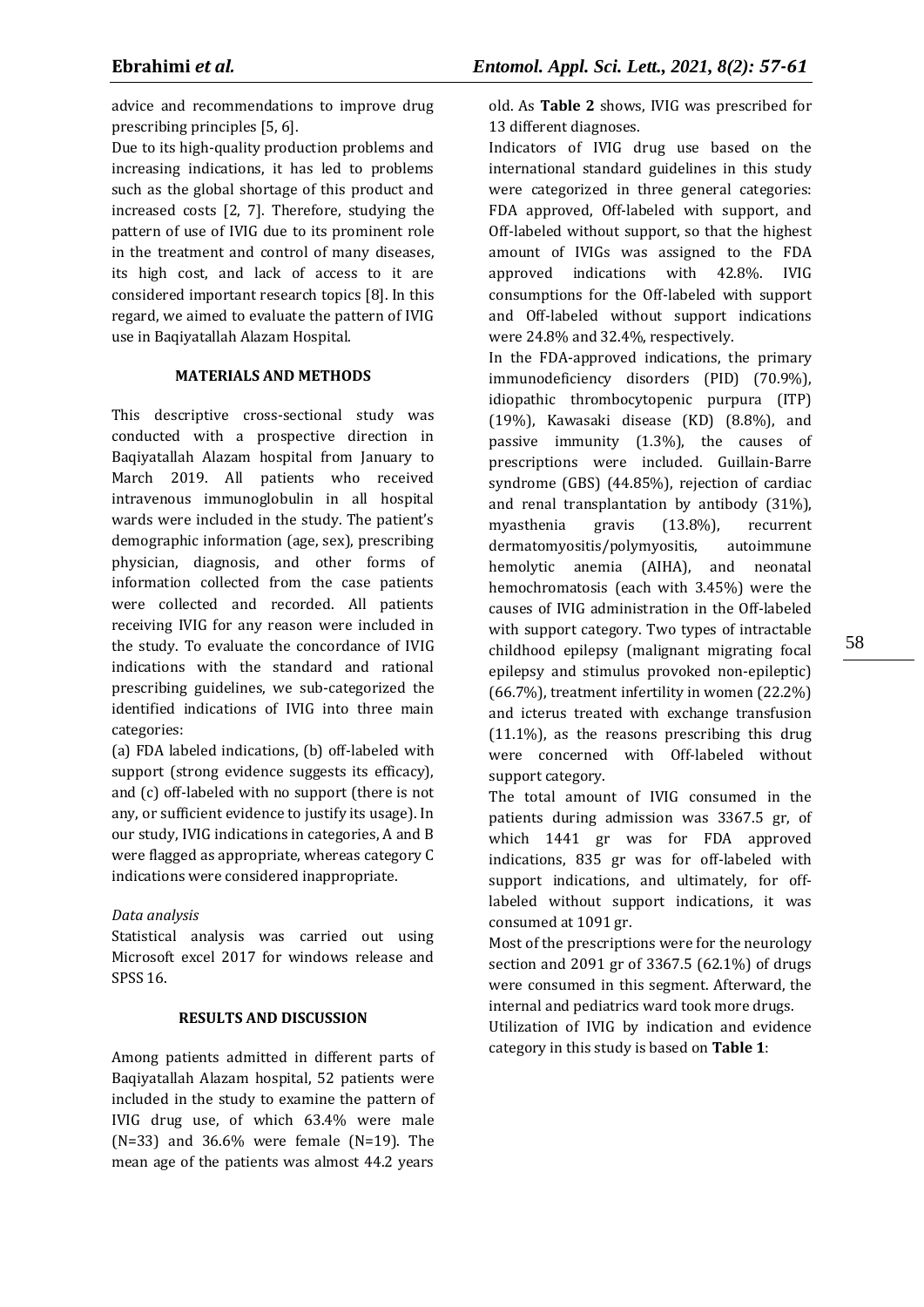**Table 1.** Indication categories for use of IVIG

| A-FDA labeled                                                   |                                                                                                                                                                |  |  |  |
|-----------------------------------------------------------------|----------------------------------------------------------------------------------------------------------------------------------------------------------------|--|--|--|
|                                                                 | Chronic inflammatory demyelinating polyneuropathy (CIDP)                                                                                                       |  |  |  |
| $\bullet$                                                       | Prevention of bacterial infection in patients with hypogammaglobinemia and/or recurrent bacterial infections with B-cell chronic<br>lymphocytic leukemia (CLL) |  |  |  |
| $\bullet$                                                       | Treatment of immune thrombocytopenia purpura (ITP)                                                                                                             |  |  |  |
| $\bullet$                                                       | Treatment of primary humoral immunodeficiency syndromes (PID)                                                                                                  |  |  |  |
| $\bullet$                                                       | Kawasaki syndrome                                                                                                                                              |  |  |  |
| $\bullet$                                                       | Multifocal motor neuropathy (MMN)                                                                                                                              |  |  |  |
| $\bullet$                                                       | Passive immunity                                                                                                                                               |  |  |  |
|                                                                 | <b>B-Off-labeled with support</b>                                                                                                                              |  |  |  |
| $\bullet$                                                       | Secondary to malignant acquired hypogammaglobulinemia (CLL, MM, Non-Hodgkin Lymphoma) to prevent infection                                                     |  |  |  |
| $\bullet$                                                       | Rejection of cardiac and renal transplantation by antibody                                                                                                     |  |  |  |
| $\bullet$                                                       | Recurrent dermatomyositis/polymyositis                                                                                                                         |  |  |  |
| $\bullet$                                                       | Guillain-Barré syndrome                                                                                                                                        |  |  |  |
| $\bullet$                                                       | HIV-related thrombocytopenia                                                                                                                                   |  |  |  |
| $\bullet$                                                       | Myasthenia gravis                                                                                                                                              |  |  |  |
| $\bullet$                                                       | MS relapse                                                                                                                                                     |  |  |  |
| $\bullet$                                                       | Lambert-Eaton myasthenic syndrome                                                                                                                              |  |  |  |
| $\bullet$                                                       | Treatment of Clostridium difficile infection                                                                                                                   |  |  |  |
| $\bullet$                                                       | Prevention of bacterial infection in the association of blood cells with severe hypogammaglobulinemia                                                          |  |  |  |
| $\bullet$                                                       | Stiff person syndrome                                                                                                                                          |  |  |  |
| $\bullet$                                                       | Neonatal hemochromatosis                                                                                                                                       |  |  |  |
| $\bullet$                                                       | Autoimmune hemolytic anemia                                                                                                                                    |  |  |  |
| $\bullet$                                                       | Systemic necrotizing vasculitis with anti-neutrophil cytoplasmic antibody (ANCA-positive)                                                                      |  |  |  |
| $\bullet$                                                       | Autoimmune blistering diseases (pemphigus vulgaris, annular pemphigoid, etc.)                                                                                  |  |  |  |
| $\bullet$                                                       | Acute disseminated encephalomyelitis                                                                                                                           |  |  |  |
| $\bullet$                                                       | Allogeneic hematopoietic cell transplantation for primary immune deficiency diseases                                                                           |  |  |  |
| $\bullet$                                                       | Fetal and neonatal alloimmune thrombocytopenia                                                                                                                 |  |  |  |
| $\bullet$                                                       | Hemolytic disease of the fetus and newborn                                                                                                                     |  |  |  |
| $\bullet$                                                       | Post-transfusion purpura                                                                                                                                       |  |  |  |
| $\bullet$                                                       | Treatment of secondary hemorrhagic immunodeficiency                                                                                                            |  |  |  |
| C- Off-labeled without support                                  |                                                                                                                                                                |  |  |  |
| Indications that do not place into any of the above categories. |                                                                                                                                                                |  |  |  |
|                                                                 |                                                                                                                                                                |  |  |  |

|  |  |  | <b>Table 2.</b> Indications for IVIG administration |
|--|--|--|-----------------------------------------------------|
|--|--|--|-----------------------------------------------------|

| <b>Indications</b>                                            | <b>FDA</b><br>approved (a) | Off-labeled with<br>support $(b)$ | <b>Off-labeled without</b><br>support $(c)$ | Amount of IVIG $(\% )$   |
|---------------------------------------------------------------|----------------------------|-----------------------------------|---------------------------------------------|--------------------------|
| Primary immunodeficiency disorders                            | a                          |                                   |                                             | 1021 gr (70.9%)          |
| Idiopathic thrombocytopenic purpura                           | a                          |                                   |                                             | 274 gr (19%)             |
| Kawasaki disease                                              | a                          |                                   |                                             | $127$ gr $(8.8\%)$       |
| Passive immunity                                              | a                          |                                   |                                             | $19 \text{ gr } (1.3\%)$ |
| Guillain-Barre syndrome                                       |                            | h                                 |                                             | 374.5 gr (44.85%)        |
| Rejection of cardiac and renal transplantation by<br>antibody |                            | b                                 |                                             | 259 gr (31%)             |
| Myasthenia gravis                                             |                            | h                                 |                                             | $115.5$ gr $(13.8\%)$    |
| Recurrent dermatomyositis/polymyositis                        |                            | h                                 |                                             | 28.6 gr (3.45%)          |
| Autoimmune hemolytic anemia                                   |                            | h                                 |                                             | 28.6 gr (3.45%)          |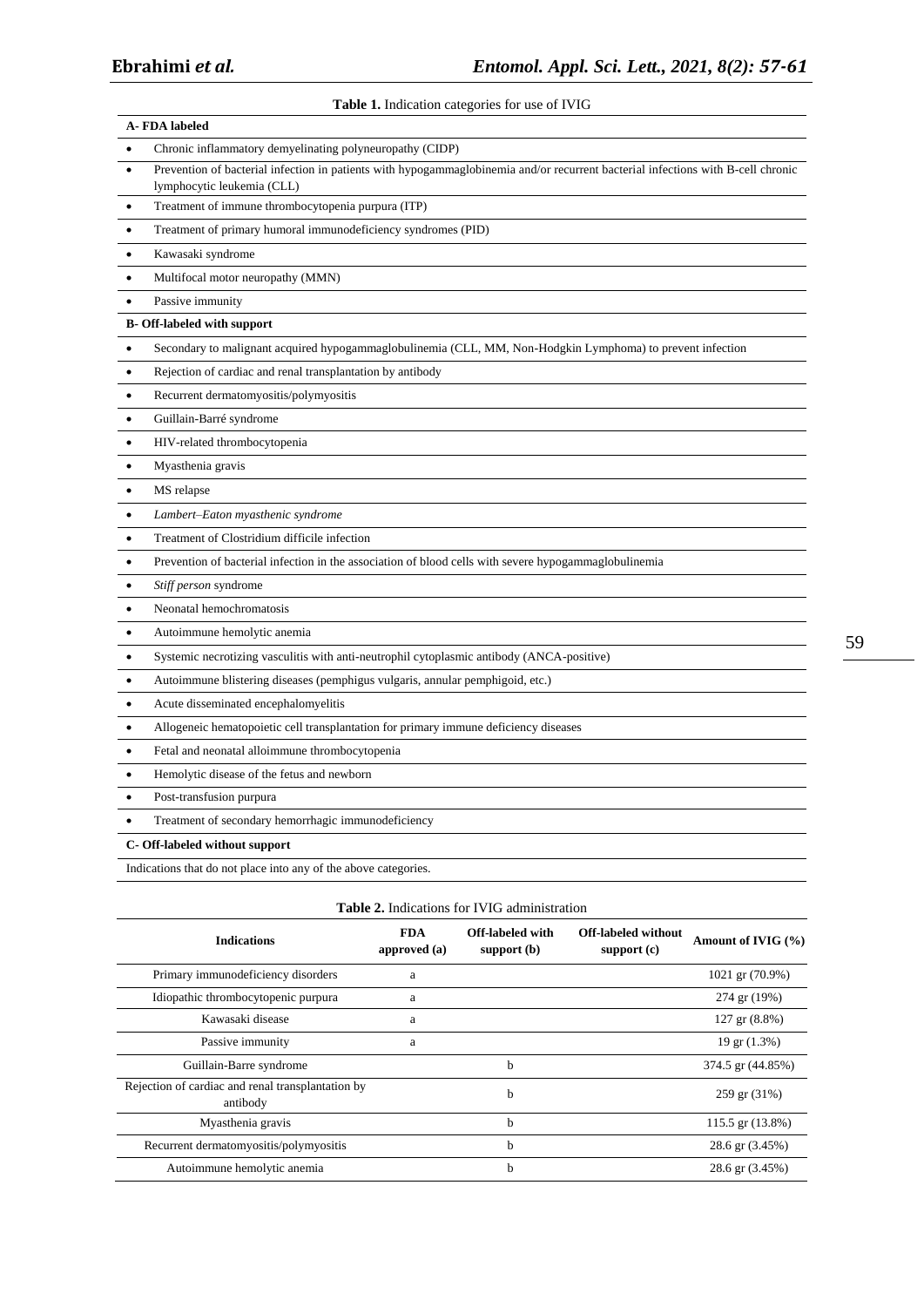| Neonatal hemochromatosis                                                  |                         | b              |                 | 28.6 gr (3.45%)            |
|---------------------------------------------------------------------------|-------------------------|----------------|-----------------|----------------------------|
| Malignant migrating focal epilepsy and stimulus<br>provoked non-epileptic |                         |                | c               | 728 gr (66.7%)             |
| Treatment infertility in women                                            |                         |                | $\mathbf c$     | 242 gr (22.2%)             |
| Icterus treated with exchange transfusion                                 |                         |                | $\mathbf{c}$    | $121 \text{ gr } (11.1\%)$ |
| Total                                                                     | $1441$ gr<br>$(42.8\%)$ | 835 gr (24.8%) | 1091 gr (32.4%) | 3367.5 gr                  |

Understanding the factors affecting the misuse of medications will enable the health providers in the implanting program to prevent inappropriate use of them, and medication use evaluation (MUE) is the cornerstone in this manner [9]. Limited worldwide availability of IVIG, increasing the demands for unlicensed use, and escalating costs, in addition to possible adverse reactions and inadequate information for IVIG use, especially in the Middle East, has been remained the evaluation of IVIG misuse as one of the priorities of MUE for several years [10-12]. Therefore, this study was designed to describe the use of IVIG in one of the largest academic tertiary referral hospitals in a developing country in the Middle East.

Studying the pattern of use of IVIG due to its prominent role in the treatment and control of many diseases, its high cost, and lack of access to it are considered important research topics [8]. In this study, conducted in Baqiyatallah Alazam Hospital on IVIG recipients over 2 months, the most common cause of PID (47.8%) agreed with what was found by Lin *et al.* in two educational hospitals in Sydney [11].

In our study, the most commonly used IVIGs after PID was ITP (12.8%), GBS (11.1%), intractable childhood epilepsy (9.4%), Kawasaki disease (6%), and icterus due to ABO incompatibility (3.4%). The study by Dawoud showed that IVIG consumed for appropriate and inappropriate indications were 39% and 61% respectively [12]. While in the present study the most courses' IVIG administration was for FDAapproved indications.

In the present study, most IVIGs prescribers were neurologists (62.1%). In other studies, according to the indications, different prescribing services have been reported. For example, in the study by Foster *et al.* in ICU, approximately 40% of IVIG prescriptions were administrated by the special care team; other specialists include plastic surgeons (16%),

oncologists/hematologists (14%), neurologists (13%) and infectious specialists (9%) [13].

In the 2 month interval of this study, about 6810 million Rials of IVIG were consumed in this center, of which 32.4 percent were devoted to the indications of use not accepted by the FDA.

#### **CONCLUSION**

Owing to different studies and costs and financial burden on the health system, it is better to provide a regional guideline for IVIG prescribing and sufficient monitoring of the need for it. Owing to limited information on its effect in many cases, high prices, and problems, prescribers should be more careful about prescribing it [14]. On the other hand, the presence of a clinical pharmacist in the treatment team not only improves the quality of medication but also plays an important role in reducing the cost of treatment for patients and the health system [15].

**ACKNOWLEDGMENTS:** Thanks to financial support, guidance, and advice from the "Clinical Research Development Unit of Baqiyatallah Hospital".

## **CONFLICT OF INTEREST:** None

## **FINANCIAL SUPPORT:** None

**ETHICS STATEMENT:** The project was found to be in accordance to the ethical principles and the national norms and standards for conducting Medical Research in Iran.

This research was approved by Research Ethics Committees of Baqiyatallah University of Medical Sciences and registered with the code: IR.BMSU.REC.1397.301.

All the participants signed written informed consent forms.